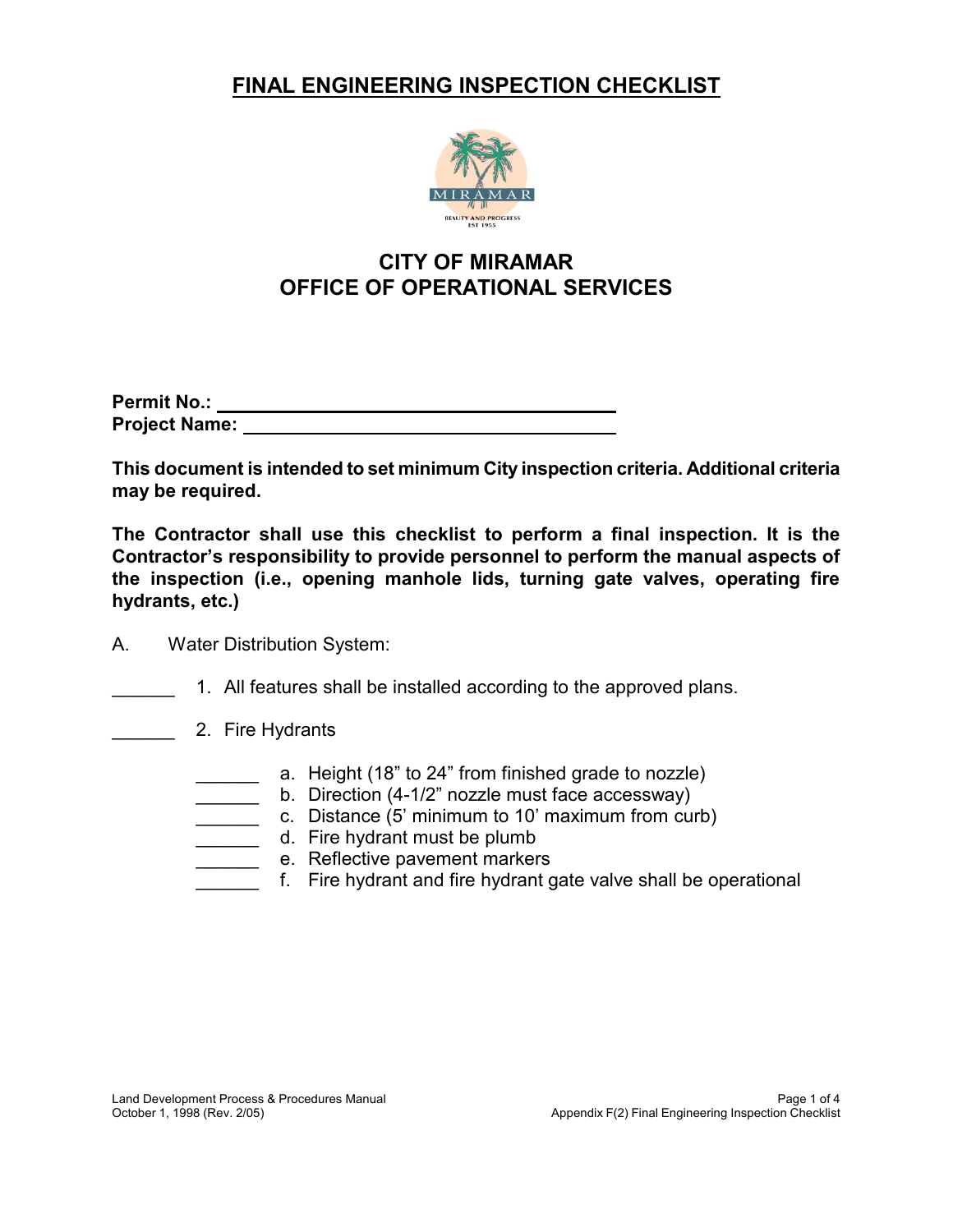- $\frac{1}{2}$ \_\_\_\_\_\_\_\_\_\_\_\_ a. Set to grade \_\_\_\_\_\_ b. Concrete collar per City specifications \_\_\_\_\_\_\_\_ c. Gate valves shall be operational \_\_\_\_\_\_ d. Paint (paint valve box lid blue)  $\frac{1}{2}$ B. Sewage Collection & Transmission System:  $\frac{1}{2}$  $\frac{1}{2}$ \_\_\_\_\_\_ a. Manhole rims shall be visible. \_\_\_\_\_\_ b. Manhole rims shall be set to grade. \_\_\_\_\_\_ c. Manhole rims shall be attached securely. \_\_\_\_\_\_ d. Manhole rims shall be free of asphalt. \_\_\_\_\_\_ e. Manhole interiors shall be painted with two (2) coats of approved \_\_\_\_\_\_ f. Manhole interiors shall be free of infiltration.  $\frac{1}{2}$  $\frac{1}{2}$  $\frac{1}{2}$  $\frac{1}{2}$  $\frac{1}{2}$ \_\_\_\_\_\_ b. Place green reflective pavement markers in the center of the \_\_\_\_\_\_ c. Air release valves and manholes shall be free of any defects. **FINAL ENGINEERING INSPECTION CHECKLIST**<br> **FINAL ENGINEERING INSPECTION CHECKLIST**<br> **EXECUTE CREVENT DEVISED AND**<br> **EXECUTE CREVENT CONSIDERING**<br> **EXECUTE CREVENT DEVISED AND A CONSIDER**<br> **FINAL TOWARGE CONSIDER**<br> **FINAL T** 3. Valves e. Reflective pavement markers (place one (1) in the center of the adjacent drive lane) 1. All features shall be installed according to the approved plans. 2. Collection System: paint. g. All pipes shall be free of leaks and infiltration. h. Manholes located in grass areas shall have a concrete collar. i. Clean outs shall be set to grade. 3. Force Main Transmission System: a. Force main gate valves have concrete collars set to grade. adjacent drive lane.
	- \_\_\_\_\_\_ d. The pump station shall be in full operational condition. \_\_\_\_\_\_ e. The pump station shall be operational.
	- \_\_\_\_\_\_ f. Pump station site shall be accessible by truck via paved driveway.
	- $\frac{1}{2}$ g. All pump station fixtures shall be operational.
	- $\frac{1}{2}$ h. Pump station site shall be fenced and landscaped.
- C. Drainage System and Grading:
- $\frac{1}{2}$ 1. All features shall be installed according to the approved plans.
- $\frac{1}{2}$ 2. Drainage structures, sumps, and pipes shall be free of debris.
- $\overline{\phantom{a}}$ 3. Catch basins outside paved areas shall have a concrete apron.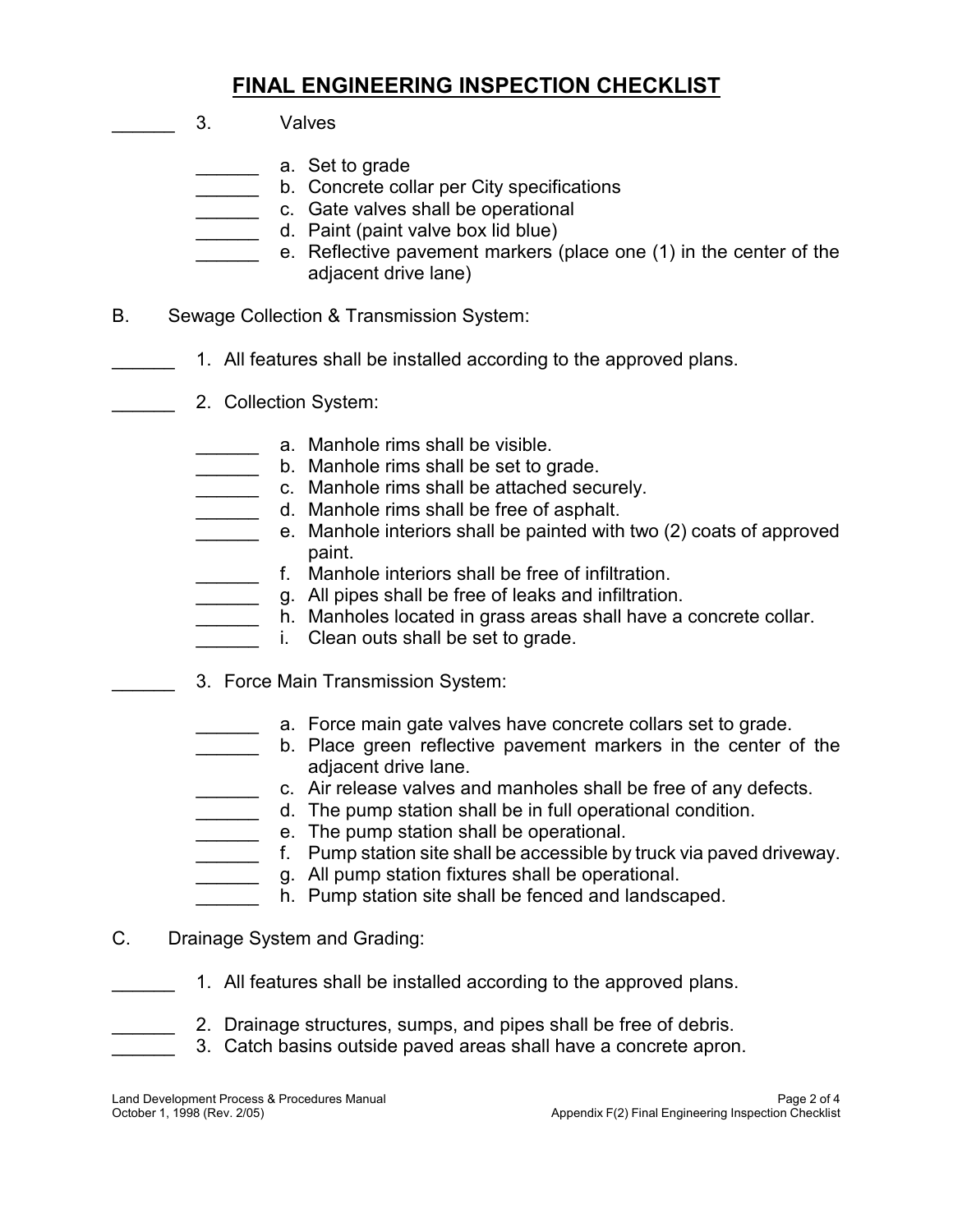- $\frac{1}{2}$ 4. Outfalls shall be complete and clear of debris.
- $\frac{1}{2}$ 5. Inlets shall be free of filter fabric.
- $\frac{1}{2}$ **FINAL ENGINEERING INSPECTION CHECKLIST**<br>
4. Outfalls shall be complete and clear of debris.<br>
5. Inlets shall be free of filter fabric.<br>
6. Lake, canal, or ditch banks shall be to grade and slope as<br>
plans.<br>
7. Erosion pro 6. Lake, canal, or ditch banks shall be to grade and slope as per approved plans.
- $\frac{1}{2}$ 7. Erosion protection measures shall be in effect.
- $\frac{1}{2}$ 8. Pollution retardant device shall be in place as per approved plans.
- $\overline{\phantom{a}}$ 9. Grates shall be secure.
- $\frac{1}{2}$ 10. Pollution baffles shall be in place as required.
- D. Pavement:

 $\frac{1}{2}$ 

- $\frac{1}{2}$ 1. All features shall be installed according to the approved plans.
- $\frac{1}{2}$  2. Alignments and cross-sections of all paved areas shall conform to the approved plans.
	- 3. Pavement:
		- a. Pavement shall be clean.
		- $\frac{1}{2}$ b. Pavement shall be free of potholes, cracks, and divots.
		- $\frac{1}{2}$ c. Crown and grade of roadway shall conform to approved plans.
- $\overline{\phantom{a}}$ all paved areas shall conform to<br>of potholes, cracks, and divots.<br>Iway shall conform to approved plan<br>signage shall conform to the appro<br>acks and shall otherwise conform to<br>nform to approved plans.<br>form to approved plans.<br> d. Pavement markings and signage shall conform to the approved plans.
	- \_\_\_\_\_\_\_\_\_ e. Curbs shall be free of cracks and shall otherwise conform to the approved plans.
	- $\frac{1}{2}$ f. Expansion joints shall conform to approved plans.
	- $\overline{\phantom{a}}$ g. Wheelchair ramps shall conform to approved plans.
	- $\frac{1}{2}$ h. Parking spaces shall conform to approved plans.